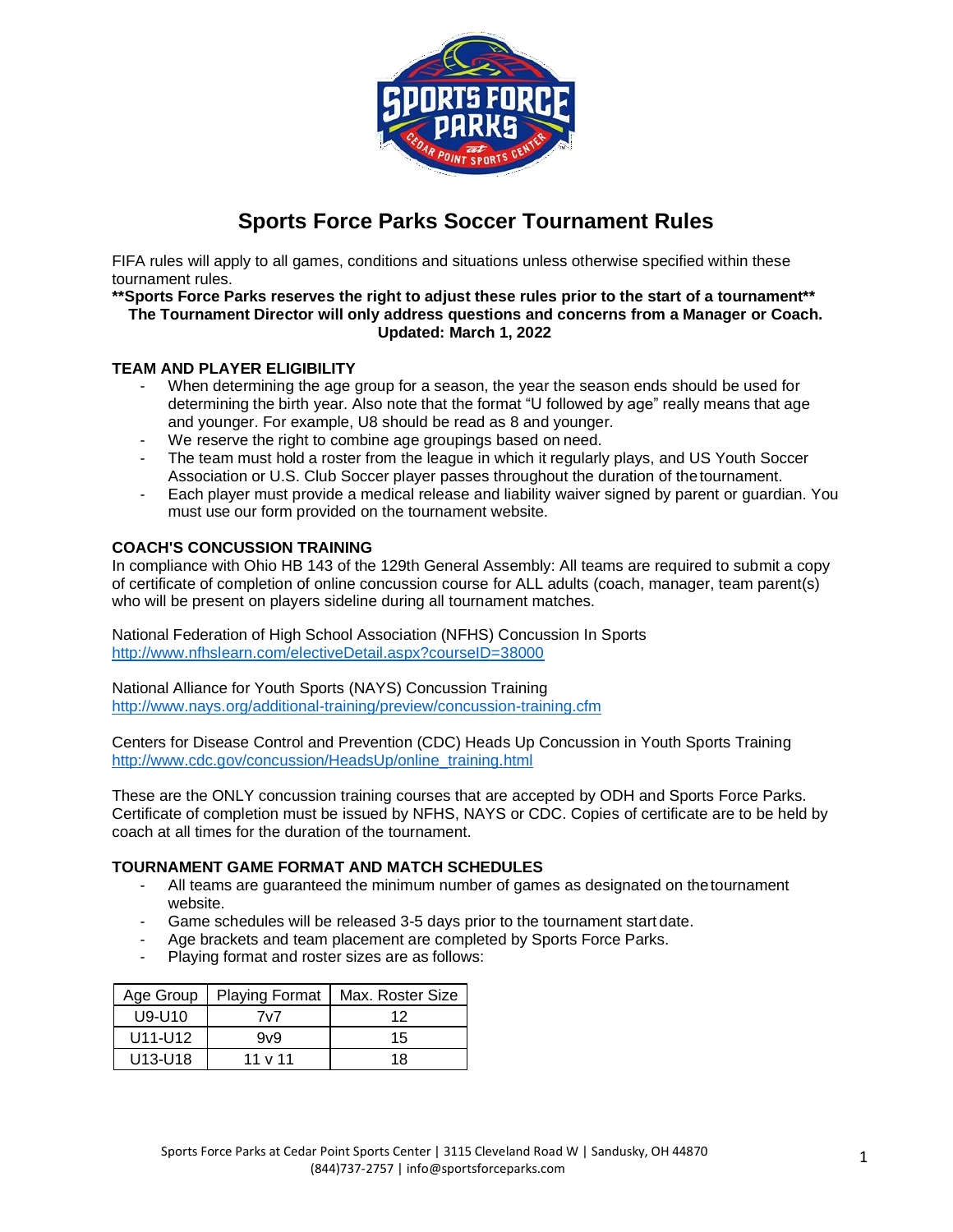

# **ONLINE TEAM CHECK-IN**:

All teams are REQUIRED to complete the online check-in via our website **30 days** prior to the tournament start date. Teams must provide:

- **Roster**
- Parental Waiver, Release of Liability, and Indemnification Agreement
- Player Cards

# **TOURNAMENT CHECK IN**

Coaches are required to check in 1-hour prior to the start of their first game to receive their welcome package and Cedar Point tickets.

## **GAME CHECK IN**:

Cards and rosters may be randomly checked before games and throughout the tournament to ensure teams and rosters fall within the rules.

Players can be listed on multiple rosters, provided the teams do not fall in the same division. No schedule accommodations can be guaranteed to prevent games overlapping. Player must be listed on both rosters. No player may switch teams during a tournament.

#### **GAME RULES**:

FIFA Laws of the game apply. U11 and under cannot intentionally head the ball, indirect free kick to opposing team.

## **\*BUILDOUT LINE (7v7 ONLY) – SEE BOTTOM PAGE FOR BUILDOUT LINE RULES\***

| Age Group                        | <b>Duration</b>  | <b>Ball Size</b> |
|----------------------------------|------------------|------------------|
| U9-U10                           | 25 Minute Halves | #4               |
| U11-U12                          | 25 Minute Halves | #4               |
| U <sub>13</sub> -U <sub>15</sub> | 30 Minute Halves | #5               |
| U16-U18                          | 30 Minute Halves | #5               |

Ties are allowed during pool play. Overtime will be used in all elimination matches. If a tie exists in an elimination match, the teams will play two (2) five-minute overtime halves. If a tie exists after the overtime periods, the FIFA kicks from the penalty mark procedure will be used to determine a winner.

**NOTE:** The game clock will not be stopped because of an injury to any player unless, at the discretion of the referee, medical personnel must remove the injured player from the field. Due to the time allowed for the completion of all games, the clock must run continuously. Not more than ten minutes will be added to the clock.

#### **MINIMUM NUMBER OF PLAYERS**:

To constitute a game, each team (U13+) must have a minimum of seven (7) registered players on the field (one of whom is the goalie) at all times. Each team (U8-U12) must have a minimum of five (5) players on the field (one of whom is the goalie) at all times.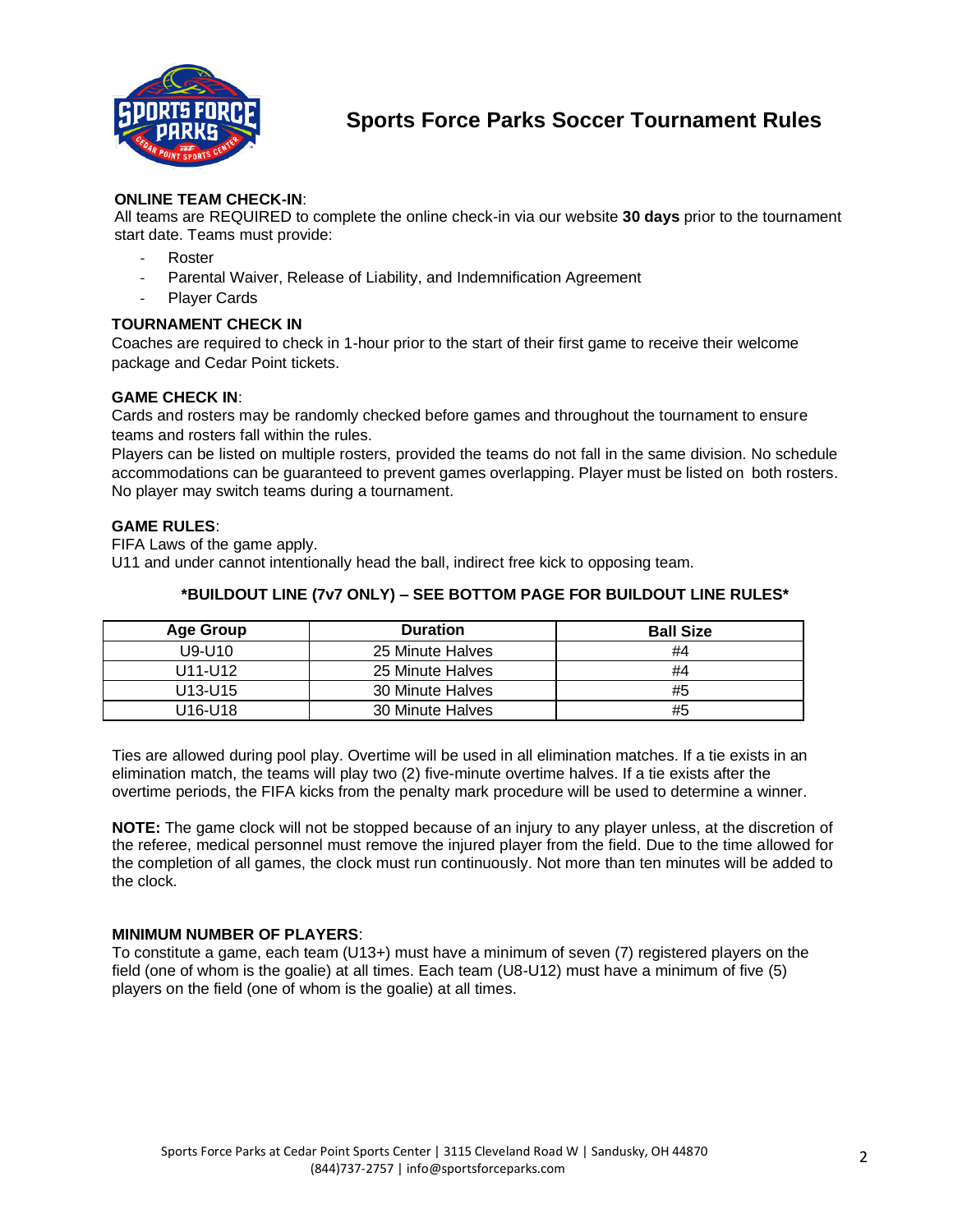

## **UNIFORMS**:

- The first team listed on the schedule is designated the HOME TEAM.
- In the case of uniform conflict, the Home Team will be responsible for changing to adifferent color. Each team must bring two jerseys of contrasting colors.
- No two uniforms on the same team may have the same number.
- Uniform numbers must match the numbers indicated on the tournament roster.
- Players are to wear shin guards with socks pulled up over them.
- Players' shirts are to be tucked into shorts.
- Sweat pants or warm ups may be worn under soccer shorts during game play.
- If a player has a cast, the cast must be covered in a protective wrap for play and approved by the referee of that game.
- There will be no jersey sharing permitted.

#### **SUBSTITUTIONS**:

Unlimited substitutions may be made as follows:

- A team may substitute on their own team's throw-in. If one team makes a substitution the other team may also.
- Either team may substitute after a goal, period end, or half-time.
- Either team may substitute on a goal kick.
- Either team may substitute when the game is stopped for injury. Substitution will be one player for one player.
- Substituted players may return to the game.
- Players issued a yellow card must be substituted by another player. Opposing team may substitute one for one.

## **SPECTATORS & COACHES / MANAGERS**:

Spectators are ONLY allowed on one side of the field. During play, both team's benches will be on the same side of the field, split at the halfway line, opposite the spectators. Only three coaches, on the team's roster, are allowed with the team. Coaches must stay in the marked areas. Spectators are not allowed behind the goals.

## **CONDUCT**:

Players, coaches, and spectators are expected to conduct themselves in the spirit of the law as well as the letter of the law. A referee or a tournament official can remove any coach or fan that is disturbing a match being played. If Coaches or fans refuse to leave, the game will be forfeited.

If a player or coach receives a red card during the tournament, that person must sit out for their next scheduled game. A player or coach may agree to appear before the Tournament Director to be reinstated. Receipt of a second offense may result in ineligibility to finish the tournament. The Tournament Director reserves the right to contact the player's own state association if the disciplinary action requires it. If this is a foreign team's player, the tournament committee will notify the US Soccer Federation and the Federation will transmit the disciplinary action to his or her provincial or national association.

## **FORFEITS**:

Failure to complete a match, or a team leaving the field during play, will result in a forfeit. Teams not having the minimum required players will result in a forfeit. Failure of a team to show up by game time will result in a forfeit. No team that has forfeited a game will be declared a group winner. The team winning by forfeit will be awarded 4 goals and the forfeiting team's score will be zero. This score will be the official score in case goal differential is necessary. Tournament officials reserve the right to decide all matters concerning a forfeit.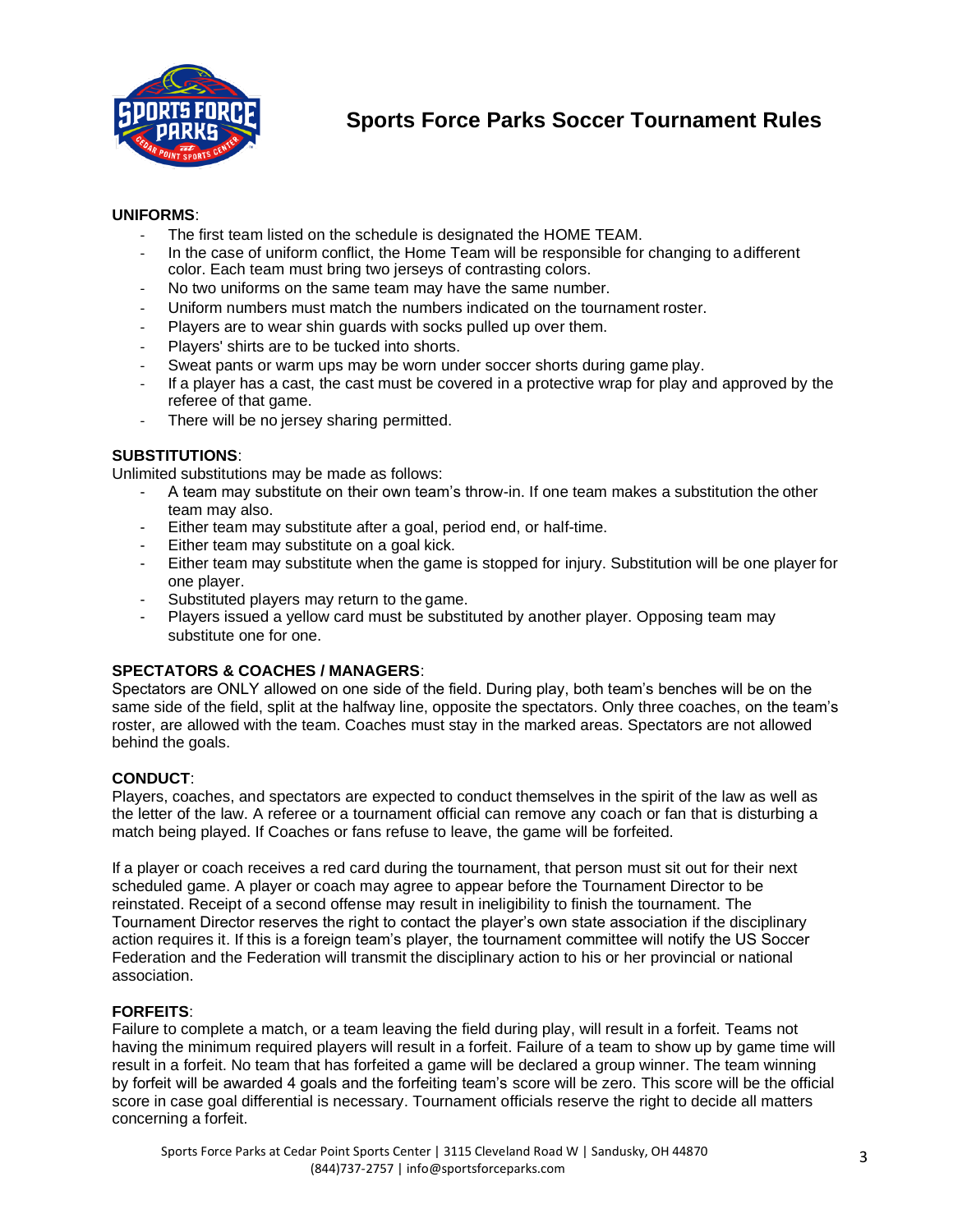

### **BLOOD RULE**:

Any player who is bleeding and/or has blood on any part of the uniform will be sent off the field by the referee. A substitution can be made. The player sent off may return once the bleeding is stopped and/or bandaged. The affected uniform must be changed or cleaned before player re- enters the game.

### **TOURNAMENT STANDINGS**:

Division standings or playoff positions will be determined by points: Three (3) points for a win, one (1) point for a tie, and zero (0) points for a loss.

First Round Tie Breakers:

- 1. Head-to-Head Score
- 2. Greater Goal Differential.
- 3. Most Goals Scored
- 4. Fewest Goals Against.

5. Penalty Kicks (*Each team picks 5 shooters best of 5 wins. If still tied 5 more shooters and then continue until one team misses and one team does not.*)

#### **COMPETITIVE BALANCE RULE**

In order to prevent lopsided results, Sports Force Parks will use a competitive balance rule. If a team is down by 5 goals, the leading team must remove a player from the field and play short until the goal differential is less than 5.

To maintain integrity we will also cap the goal differential at a maximum of 4 goals.

#### **REFEREES**:

All referees must have current certification through the USSF or US Club Soccer and be able to produce a registration card, if asked. Referees will wear the standard uniform and all three-man referee teams must match. Primary shirt color is yellow for all referees. Game cards must be marked with any disciplinary actions that took place during the game or any cancellation of play.

#### **TOURNAMENT OFFICIALS:**

Tournament officials will help facilitate a timely schedule of games. Tournament officials will have a radio communication in the case of an injury or if medical attention is needed. Tournament officials will assist the referees with pre-game team check-ins and with reporting scores as needed.

#### **MATCH AND SCORE REPORTING**:

All referees will be handed an official game card before their scheduled match by the Referee Assignor or tournament officials. All Referees will be responsible for final scores and ensuring that game situations are clearly marked on the cards. Referee will give card to the tournament official to be recorded by the tournament director.